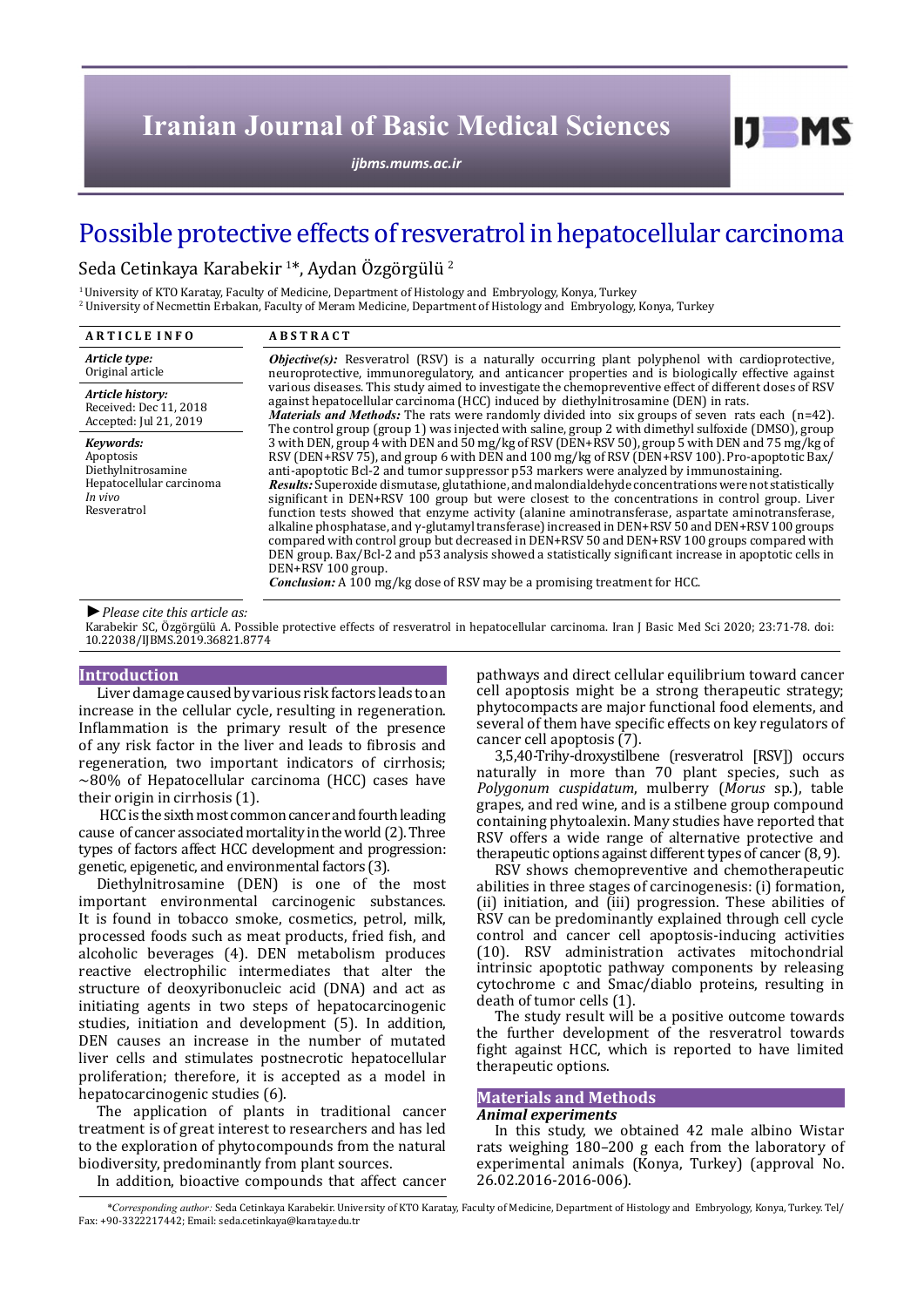## *Experimental protocol, HCC model creation, and treatment application*

RSV (R5010; Sigma-Aldrich Corporation, St. Louis, MO, USA) was dissolved in dimethyl sulfoxide (DMSO) (D0516; TCI America, Portland, OR, USA), and a DMSO control group was formed to monitor the effects of the DMSO dose. Control group received a single dose of 0.9% NaCl solution intraperitoneally (IP) for 56 days.

DMSO was administered IP in a 1:1 ratio for 7 days. DEN and DEN+RSV 100 groups received DEN IP at a dose of 100 mg/kg once a week for 7 weeks to reduce the risk of mortality; DEN administration resulted in liver damage.

While the HCC rat model was being formed, we conducted a preliminary study by referring to the literature for dose adjustment and performed histopathological examinations of liver tissues obtained from male albino Wistar rats. The experiment was begun after we observed HCC development. The end of 7 weeks, 24 hr after receiving the latest medication, RSV in DMSO solvent were administered via IP for 7 days at a dose of 50, 75, and 100 mg/kg/day in DEN treated rats, respectively (12).

# *Measurement of body weight*

The rats were weighed 1 week before treatment and once a week during treatment. We can observe a decrease in the weight of rats when forming cancer. Therefore the weights of rats were noted every week.

# *Preparation of tissues and blood samples*

After 56 days, the rats were anesthesized using a ketamine /xylazine 50/10 mg/kg injection. Blood samples were drawn from their hearts into heparin tubes.

Plasma was obtained by centrifugation to measure the parameters of superoxide dismutase (SOD), glutathione (GSH), malondialdehyde (MDA), aspartate aminotransferase (AST), alanine aminotransferase (ALT), alkaline phosphatase (ALP) and  $\gamma$ -glutamyl transferase (GGT) from blood samples plasma of samples were stored in the freezer at-20 ° C until measurements were made (13).

# *Biochemistry*

At the end of the experiment, blood plasma were analyzed in Teknik Kimya Medikal (Konya Turkey). Plasma was obtained from the stored blood samples by centrifugation, and the concentrations of SOD, GSH, MDA, ALT, AST, ALP, and GGT were measured.

# *Histopathology*

The abdominal cavities of the rats were opened, and liver tissues were macroscopically examined. Then tissues were stored in a 10% neutral formaldehyde solution for 24-48 hr.

For microscopic examination, 5-µm-thick paraffin block sections were taken as normal slides for routine hematoxylin–eosin (H&E) staining and poly-L-lysinecoated slides were used for immunohistochemistry staining. The sections were examined under a BX-051 research microscope (Olympus Corporation, Tokyo, Japan) and photographed.

# *Immunohistochemistry*

Pro-apoptotic Bax/anti-apoptotic Bcl-2 and tumor

suppressor p53 expression in cells was determined on the basis of the intensity of staining. The staining intensity was graded as follows: 0, no staining; +1, light staining; +2, moderate staining; and +3, strong staining. Then, HE-stained sections and sections whose Bax/Bcl-2 and p53 markers were analyzed by immunohistochemistry staining were examined and the possible protective effects of RSV doses (cancer cell apoptosis) in HCC evaluated.

# *Evaluation of fibrosis*

All liver specimens were fixed in 10% neutral formaldehyde solution, embedded in paraffin and routinely processed for histological analysis. Fibrosis scoring was performed according to the Metavir scoring system. "F" refers to the extent of fibrosis and may vary from F0 to F4 (F0=no fibrosis, F1=portal fibrosis without septa, F2=portal fibrosis with rare septa, F3=numerous septa without cirrhosis, and F4=cirrhosis) (14).

#### *Statistical analysis*

The recorded weights of the rats were evaluated using the paired sample t-test. One-way anlaysis of variance (ANOVA) and Duncan's test were applied to SOD, GSH, MDA, ALT, AST, ALP, and GGT values. The Kruskal-Wallis test was used to measure differences in fibrosis between groups.

# **Results**

# *Body weight findings*

Table 1 shows the results of the paired sample *t*-test for evaluating body weight measurements of the rats.

As can be seen from Table 1, at the end of the experiment, the body weights of DEN, DEN+RSV 50, DEN+RSV 75 groups, and DEN+RSV 100 group were significantly low compared with control group and DMSO group. The different letters show statistical significance.

# *Biochemical findings*

Tables 2 and 3 show the results of the comparison of antioxidant capacities and plasma biochemical parameters, respectively, of the six groups. The different letters show statistical significance (*P*<0.05).

The SOD, GSH, and MDA concentrations in DEN+RSV 100 group were closest to those in control group, although

**Table 1.** Body weight measurements of rats evaluated by the paired sample *t*-test

|                  | Start of experiment<br>Mean+SD    | End of experiment<br>Mean+SD |
|------------------|-----------------------------------|------------------------------|
| CONTROL          | $235.2 \pm 20.09$ <sup>a, b</sup> | $409\pm36.07$ <sup>a</sup>   |
| DMS <sub>0</sub> | 239.25±9.03 <sup>a, b</sup>       | 439.25+40.77 <sup>a</sup>    |
| DEN              | 242.2 $\pm$ 12.09 <sup>a, b</sup> | 339.8+24.64 $^{\rm b}$       |
| DEN+RSV 50       | $231.6 \pm 10.26$ <sup>a, b</sup> | $291 \pm 42.6$ <sup>b</sup>  |
| DEN+RSV75        | $224.8 \pm 17.54$ <sup>a</sup>    | 313.2±47,84 $^{b}$           |
| DEN+RSV 100      | $248 \pm 5.47$ <sup>b</sup>       | $325 \pm 37.68$ <sup>b</sup> |

DMSO: dimethylsulfoxide; DEN: diethylnitrosamine; RSV: resveratrol. (a, b and c represent similarities and differences in statistics)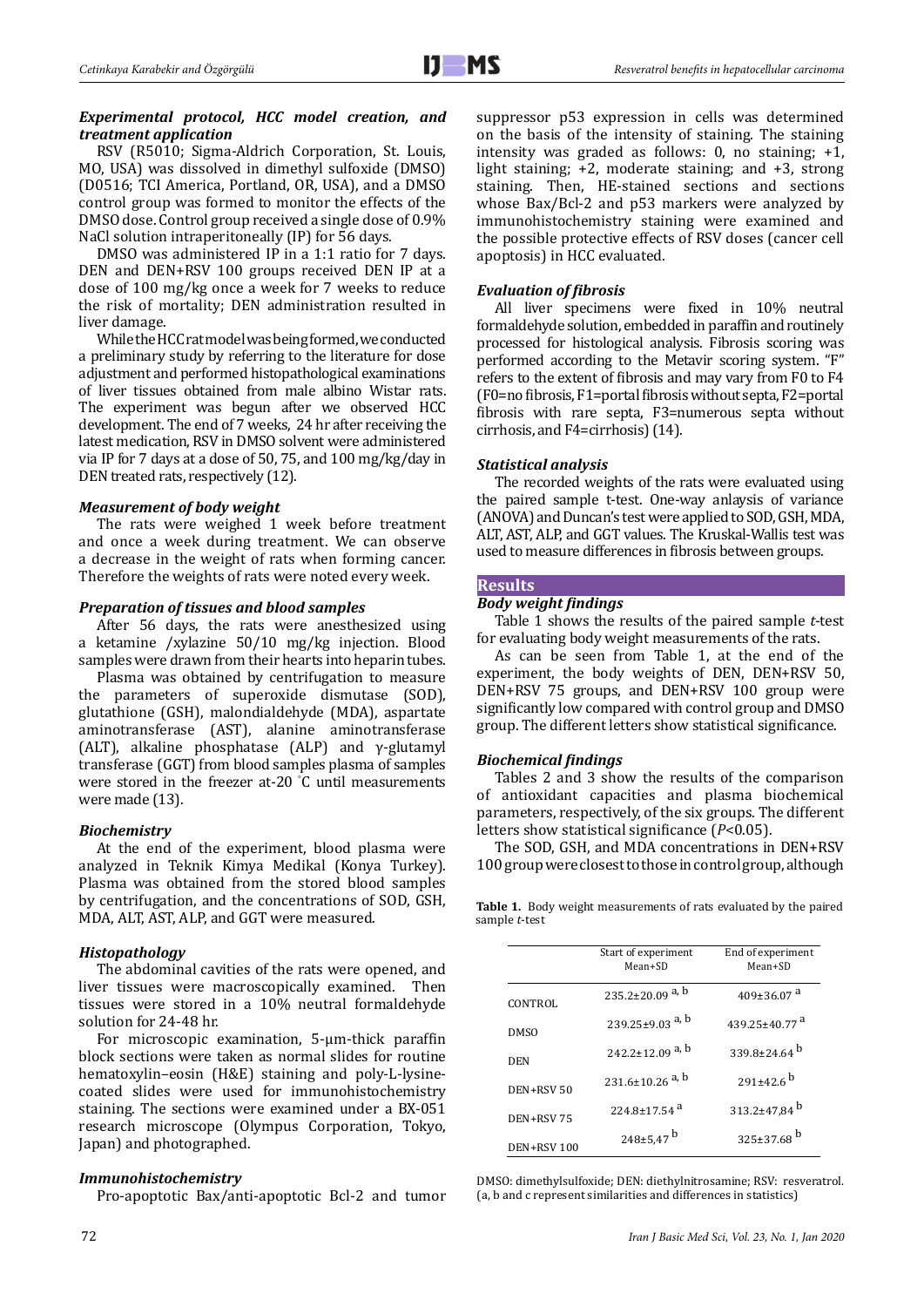

**Figure 1.** Representative photomicrographs pathological formations of the liver in rats (a): ( Lymphocyte infiltration (arrow)-100X, (b): Atypical cell (arrow)-400X, (c): Focal necrotic area (\*), atypical cell (arrow), congestion (+) -100X (H&E Staining)

**Table 2.** Comparison of antioxidant parameters of liver tissue of rats by one-way ANOVA and Duncan's test

|                   | SOD<br>$Mean \pm SD$               | <b>MDA</b><br>Mean±SD              | GSH<br>Mean±SD                   |
|-------------------|------------------------------------|------------------------------------|----------------------------------|
| CONTROL           | $0.4 \pm 0.13$ <sup>a</sup>        | $0.21 \pm 0.03$ <sup>a</sup>       | $0.25 \pm 0.02$ <sup>a</sup>     |
| <b>DMSO</b>       | $0.35 \pm 0.03$ <sup>a, c</sup>    | $0.22 \pm 0.01^{a, b}$             | $0.23 \pm 0.009$ <sup>a, b</sup> |
| DEN               | $0.25 \pm 0.04^{b}$                | $0.28 \pm 0.009$ <sup>c</sup>      | $0.18\pm0.04$ <sup>c</sup>       |
| DEN+RSV 50        | $0.28 \pm 0.01^{b,c}$              | $0.25 \pm 0.03$ <sub>b,c</sub>     | $0.2 \pm 0.03$ b, c              |
| DEN+RSV75         | $0.3 \pm 0.04$ <sub>b,c</sub>      | $0.24 \pm 0.03$ <sup>a, b, c</sup> | $0.19\pm0.03^{b,c}$              |
| <b>DEN+RSV100</b> | $0.32 \pm 0.03$ <sup>a, b, c</sup> | $0.24 \pm 0.02$ <sup>a, b</sup>    | $0.22 \pm 0.02^{a, b}$           |

DMSO: dimethyl sulfoxide; DEN: diethylnitrosamine; RSV: resveratrol; SOD: superoxide dismutase; GSH: glutathione; MDA: malondialdehyde. (a, b and c represent similarities and differences in statistics)

the concentrations were not statistically significant.

Liver function tests showed that enzyme activity (ALT, AST, ALP, and GGT) increased in DEN+RSV 50, DEN+RSV 100 groups compared with control group but decreased in DEN+RSV 50, DEN+ RSV 100 groups compared with DEN group.

#### *Histopathological findings*

Microscopic examination of liver tissues showed bile duct proliferation, sinusoidal dilatation and degeneration, vascular congestion, lymphocyte degeneration, vascular congestion, lymphocyte infiltration in portal areas, fibrosis in liver nodules, dysplastic changes in the fibrosis parenchyma, necrosis, cellular atypia, and large tumor foci in DEN, DEN+RSV 100 groups (Figure 1).

**Table 3.** Comparison of plasma marker enzymes of hepatic damage in all groups of rats by one-way ANOVA and Duncan's test

|                      | AST<br>Mean±SD | ALT<br>Mean±SD | ALP<br>Mean±SD                                                                                                                                                                                                                                               | GGT<br>Mean±SD |
|----------------------|----------------|----------------|--------------------------------------------------------------------------------------------------------------------------------------------------------------------------------------------------------------------------------------------------------------|----------------|
| CONTROL              |                |                | $108.6 \pm 21.07$ <sup>a</sup> $40 \pm 3.3$ <sup>a</sup> $222.4 \pm 33.01$ <sup>a</sup> $2.4 \pm 0.24$ <sup>a</sup>                                                                                                                                          |                |
| DMS <sub>O</sub>     |                |                | $103.5 \pm 11.2$ $47.5 \pm 5.26$ $322 \pm 62.96$ $2.25 \pm 0.25$ $47.5 \pm 0.25$ $322 \pm 62.96$ $2.25 \pm 0.25$ $32.25 \pm 0.25$ $32.25 \pm 0.25$ $32.25 \pm 0.25$ $32.25 \pm 0.25$ $32.25 \pm 0.25$ $32.25 \pm 0.25$ $32.25 \pm 0.25$ $32.25 \pm 0.25$ $3$ |                |
| <b>DEN</b>           |                |                | $252.8 \pm 35.08$ <sup>b</sup> $187 \pm 25.81$ <sup>b</sup> $721.2 \pm 106.26$ <sup>b</sup> $16.2 \pm 4.5$ <sup>b</sup>                                                                                                                                      |                |
| $DEN + RSV 50$       |                |                | $215.14 \pm 35.74$ $^{b}$ $130.14 \pm 13.11$ $^{b}$ $683.42 \pm 112.01$ $^{b}$ $9.28 \pm 2.27$ <sup>a, b</sup>                                                                                                                                               |                |
| <b>DEN + RSV 75</b>  |                |                | $289.33 \pm 42.71^{b}$ $183.66 \pm 32.21^{b}$ $678.83 \pm 35.02^{b}$ $10.16 \pm 2.28^{a,b}$                                                                                                                                                                  |                |
| <b>DEN + RSV 100</b> |                |                | $208.83 \pm 23.44$ $149.5 \pm 21.88$ $615.5 \pm 62.72$ $10.16 \pm 2.49$ <sup>a,b</sup>                                                                                                                                                                       |                |

DMSO: dimethyl sulfoxide; DEN: diethylnitrosamine; RSV: resveratrol; AST: aspartate aminotransferase; ALT: alanine aminotransferase; ALP: alkaline phosphatase; GGT:  $γ$ - glutamyl transferase. (a, b and c represent similarities and differences in statistics)

| <b>Table 4.</b> Fibrosis scoring of the liver tissue in the all groups of rats by |
|-----------------------------------------------------------------------------------|
| the Kruskal-Wallis test                                                           |

| Groups              |                   | P-value |
|---------------------|-------------------|---------|
| DMS <sub>0</sub>    | CONTROL           | 0.371   |
| DMS <sub>0</sub>    | <b>DEN</b>        | 0.005   |
| DMS <sub>0</sub>    | DEN+RSV 50        | 0.007   |
| <b>DMSO</b>         | DEN+RSV75         | 0.007   |
| <b>DMSO</b>         | <b>DEN+RSV100</b> | 0.007   |
| <b>CONTROL</b>      | <b>DEN</b>        | 0.004   |
| CONTROL             | DEN+RSV 50        | 0.005   |
| <b>CONTROL</b>      | DEN+RSV 75        | 0.005   |
| CONTROL             | <b>DEN+RSV100</b> | 0.015   |
| <b>DEN</b>          | DEN+RSV 50        | 0.317   |
| <b>DEN</b>          | DEN+RSV 75        | 0.014   |
| <b>DEN</b>          | <b>DEN+RSV100</b> | 0.004   |
| <b>DEN + RSV 50</b> | DEN+RSV 75        | 0.072   |
| $DEN + RSV 50$      | <b>DEN+RSV100</b> | 0.005   |
| <b>DEN + RSV 75</b> | <b>DEN+RSV100</b> | 0.005   |

DMSO: dimethyl sulfoxide; DEN: diethylnitrosamine; RSV: resveratrol

In control group, histological sections of the liver demonstrated normal organization of liver lobules consisting of one-to two-cell-thick liver cords spreading from the central vein to the lobular environment. DMSO group showed moderate venous and sinusoidal occlusion of liver tissues, with no significant difference compared with control group.

Kruscal Wallis test (*P*-value=0.000) showed differences in fibrosis between groups. There was no significant difference between the DEN+RSV 50 (*P*-value =0.317) and DEN+RSV 75 (*P*-value = 0.014) groups when compared to the DEN group, according to the fibrosis score of the experimental groups. However, lymphocyte infiltration, fibrosis and nodular structures decreased in DEN+RSV 75 group. There was significant difference in DEN+RSV 100 group (*P*-value=0.004) (Table 4).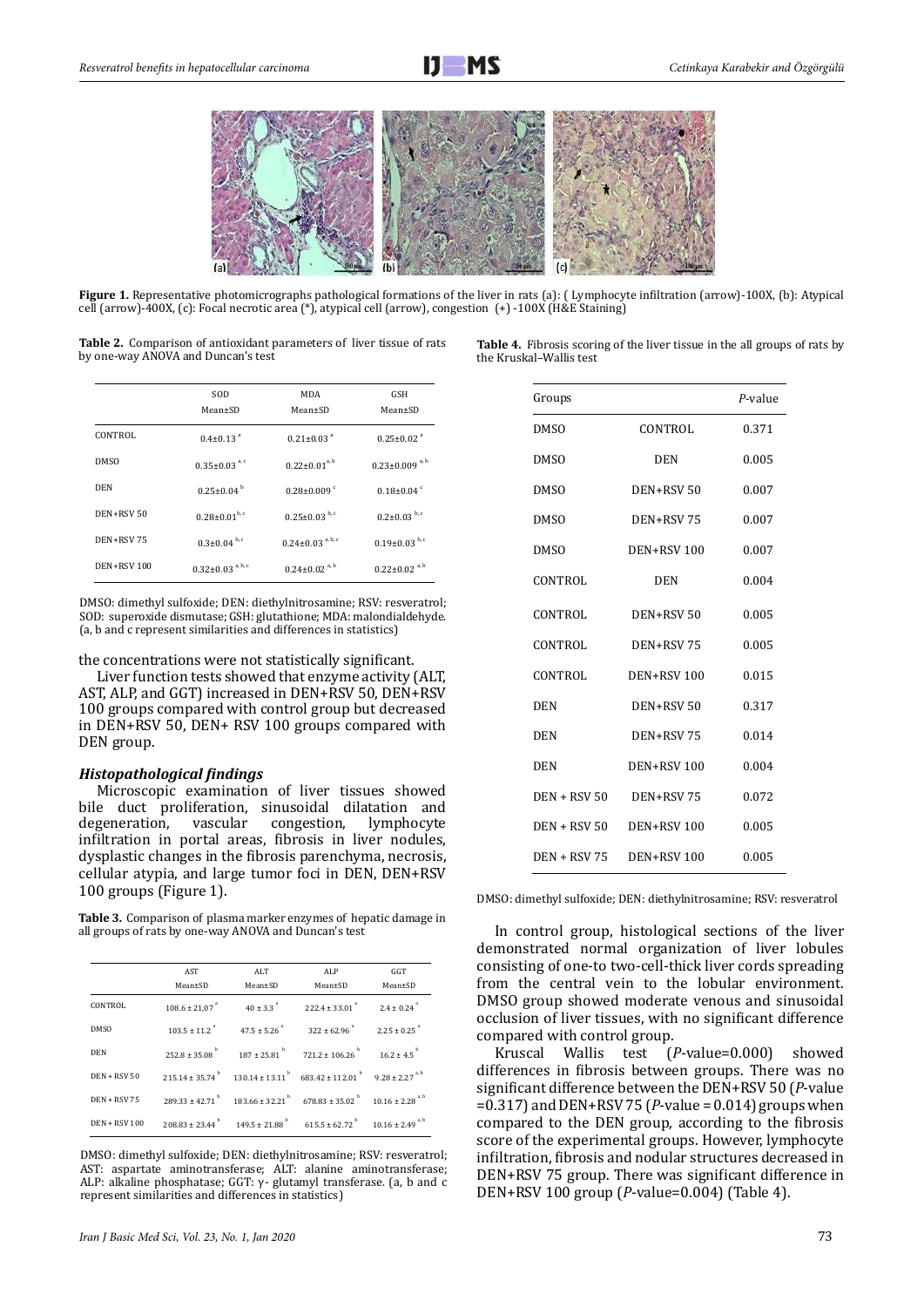

**Figure 2.** H&E staining according to groups of liver tissue -100X. Representative photomicrographs fibrosis formations of the liver in rats (Figure 2 c-f) (a) Control group (b) DMSO positive control, (c) DEN group, (d) DEN+RSV 50 groups, (e) DEN+RSV 75 groups, (f) DEN+RSV 100 group

**Table 5.** Changes in Bcl-2, Bax and p53 expression between groups

| Groups      |                   | $P$ -value<br>Bcl-2 | $P$ -value<br>Bax | $P$ -value<br>p53 |
|-------------|-------------------|---------------------|-------------------|-------------------|
| <b>DMSO</b> | CONTROL           | 0.655               | 0.655             | 0.866             |
| <b>DMSO</b> | <b>DEN</b>        | 0.009               | 0.18              | 0.655             |
| <b>DMSO</b> | DEN+RSV 50        | 0.027               | 0.107             | 0.273             |
| <b>DMSO</b> | DEN+RSV 75        | 0.055               | 0.023             | 0.009             |
| <b>DMSO</b> | DEN+RSV 100       | 0.866               | 0.023             | 0.009             |
| CONTROL     | <b>DEN</b>        | 0.006               | 0.093             | 0.513             |
| CONTROL     | DEN+RSV 50        | 0.016               | 0.058             | 0.189             |
| CONTROL     | DEN+RSV 75        | 0.031               | 0.014             | 0.005             |
| CONTROL     | DEN+RSV 100       | 0.513               | 0.014             | 0.005             |
| <b>DEN</b>  | DEN+RSV 50        | 0.065               | 0.513             | 0.419             |
| <b>DEN</b>  | DEN+RSV 75        | 0.014               | 0.072             | 0.006             |
| <b>DEN</b>  | DEN+RSV 100       | 0.005               | 0.028             | 0.006             |
| DEN+RSV 50  | DEN+RSV 75        | 0.339               | 0.221             | 0.018             |
| DEN+RSV 50  | DEN+RSV 100       | 0.018               | 0.044             | 0.009             |
| DEN+RSV 75  | <b>DEN+RSV100</b> | 0.095               | 0.074             | 0.072             |

DMSO: dimethyl sulfoxide; DEN: diethylnitrosamine; RSV: resveratrol

Control group liver sections showed sinusoids located between the vena centralis and the hepatocyte cords, which showed normal radial alignment (Figure 2a). DMSO group liver sections showed no differences compared with control group (Figure 2c). Figure 2d–f shows fibrosis that separates or tends to separate the liver into nodules and dysplastic changes in the parenchyma and atypical cells.

#### *Immunohistochemistry findings*

DEN+RSV 50 and DEN+RSV 75 groups showed a decrease in Bcl-2 expression compared with DEN group, although the decrease was not statistically significant. However, the decrease in Bcl-2 expression was significant in DEN+RSV 100. Compared with DEN group, Bax and p53 expression levels in DEN+RSV 50 and DEN+RSV 100 groups increased with increasing RSV doses. We observed no significant difference in Bcl-2 expression level between DMSO *P*-value= 0.655), DEN+RSV 75 (*P*-value=0.055) and DEN+RSV 100 groups (*P*-value=0.866). However, we found a statistically significant difference between DEN group, (*P*-value=0.009) and DEN+RSV 50 group (*P*-value=0.027) and between control group and DEN (*P*-value=0.006), DEN+RSV 50, (*P*-value=0.016), and DEN+RSV 75 (*P*-value=0.031) groups. However, there was no significant difference between control group and DEN+RSV 100 group (*P*-value=0.513): the Bcl- 2 expression level in DEN+RSV 100 group was closest to that in control group (Table 5).

Our study showed up-regulation of Bax and downregulation of Bcl-2 in HCC rats (Figures 3-5). The Bax expression in DEN+RSV 100 group showed a significant



**Figure 3.** Immunohistochemical image of Bax expression relative to groups of liver tissue (100X) a) Control group (b) DMSO positive control, (c) DEN group, (d) DEN+ RSV 50 group, (e) DEN+ RSV 75 group, (f) DEN+ RSV 100 group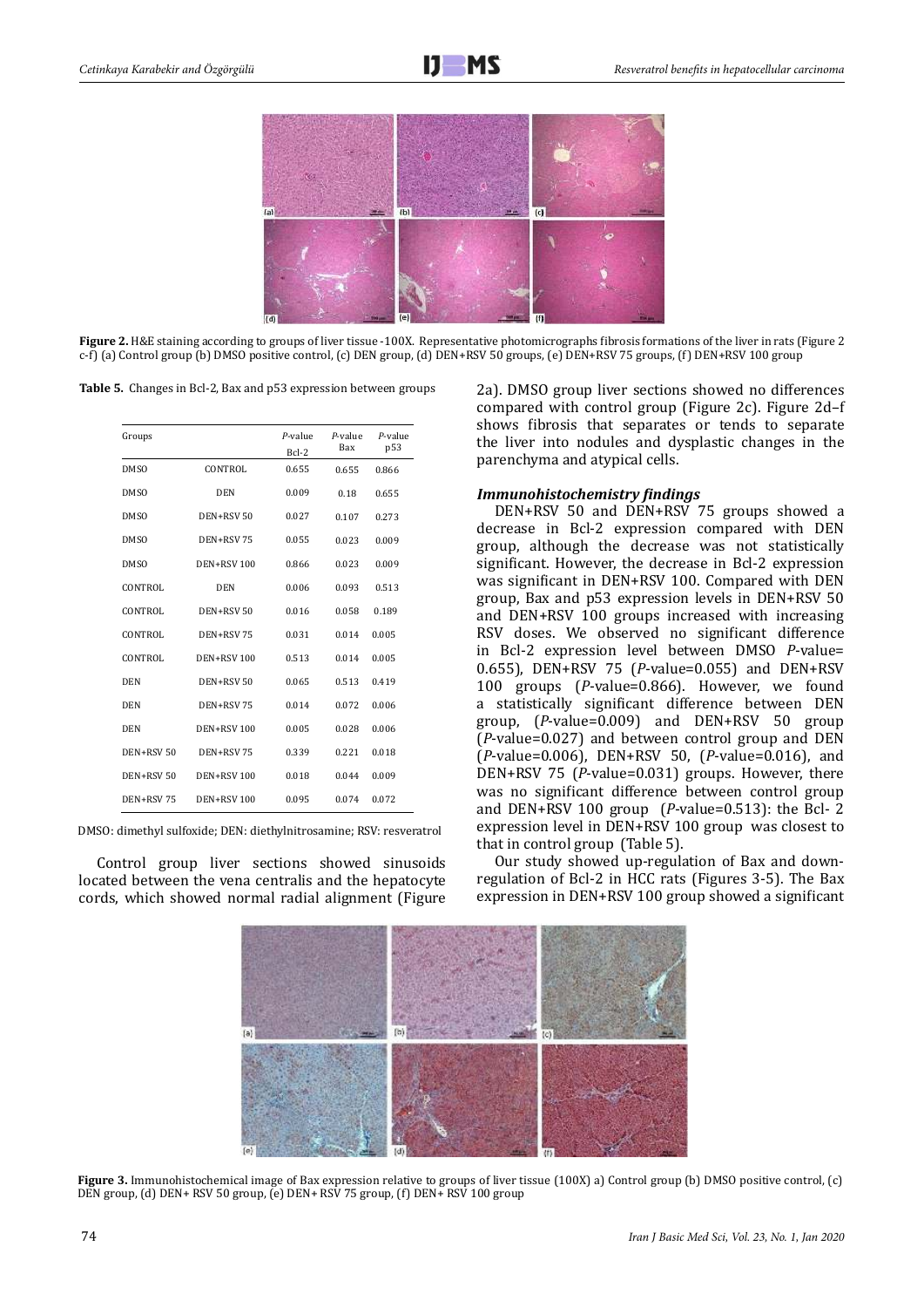

**Figure 4.** Immunohistochemical image of Bcl-2 expression relative to groups of liver tissue in rats (100X) (a) Control group (b) DMSO positive control, (c) DEN group, (d) DEN+ RSV 50 group, (e) DEN+ RSV 75 group, (f) DEN+ RSV 100 group

increase (Table 5), whereas the p53 expression level showed a significant increase in DEN+RSV 75 and DEN+RSV 100 groups (Table 5)

#### **Discussion**

Nitrosamines are carcinogenic compounds, and DEN is one such nitrosamine that causes HCC (15). DEN is metabolized to reactive electrophilic intermediates that alter the DNA structure. DEN also increases the number of mutated liver cells and stimulates postpartum hepatocellular proliferation (6).Most of the metabolic events are caused by HCC development due to DEN, and the liver is the most affected organ.

The goal of using various natural and/or synthetic substances in cancer treatment is two fold: to inhibit cancer cell proliferation and to induce cancer cell apoptosis (16).

In this study, because of its RSV's antioxidant and anticarcinogenic properties, we used different doses of RSV in an HCC model of albino male Wistar rats and examined the possible protective effects of those RSV doses by analysis of Bax/Bcl-2 and p53 expression and biochemical parameters.

Recent studies have reported that RSV might have protective effects in different types of cancer (16). Several studies have also shown that RSV might show cytotoxicity and cancer cell apoptosis-inducing properties in different cancer cell lines. In addition, RSV might even decrease the rate of proliferation of cancer cells (17).

We macroscopically observed nodules in the liver in DEN-induced HCC groups. In DEN-induced group, sinusoidal dilatation and degeneration, vascular congestion, lymphocyte infiltration in portal areas, disruption of the lobules, dysplastic changes in the fibrosis parenchyma, necrosis, cellular atypia and large tumor foci were observed.

This result was consistent with the report by Bishayee and Dhir (2009) (12). Kadasa *et al.* (2015) reported that histological sections of rats in the control group showed normal hepatic lobe organization, normal hepatocytes, and sinusoidal architecture (18). In DENinduced HCC rats (a 200 mg/kg single dose of DEN), researchers observed focal replacement of portal areas,



**Figure 5.** Immunohistochemical image of p53 expression relative to groups of liver tissue in rats (100X) (a) Control group (b) DMSO positive control, (c) DEN group, (d) DEN+ RSV 50 group, (e) DEN+ RSV 75 group, (f) DEN+ RSV 100 group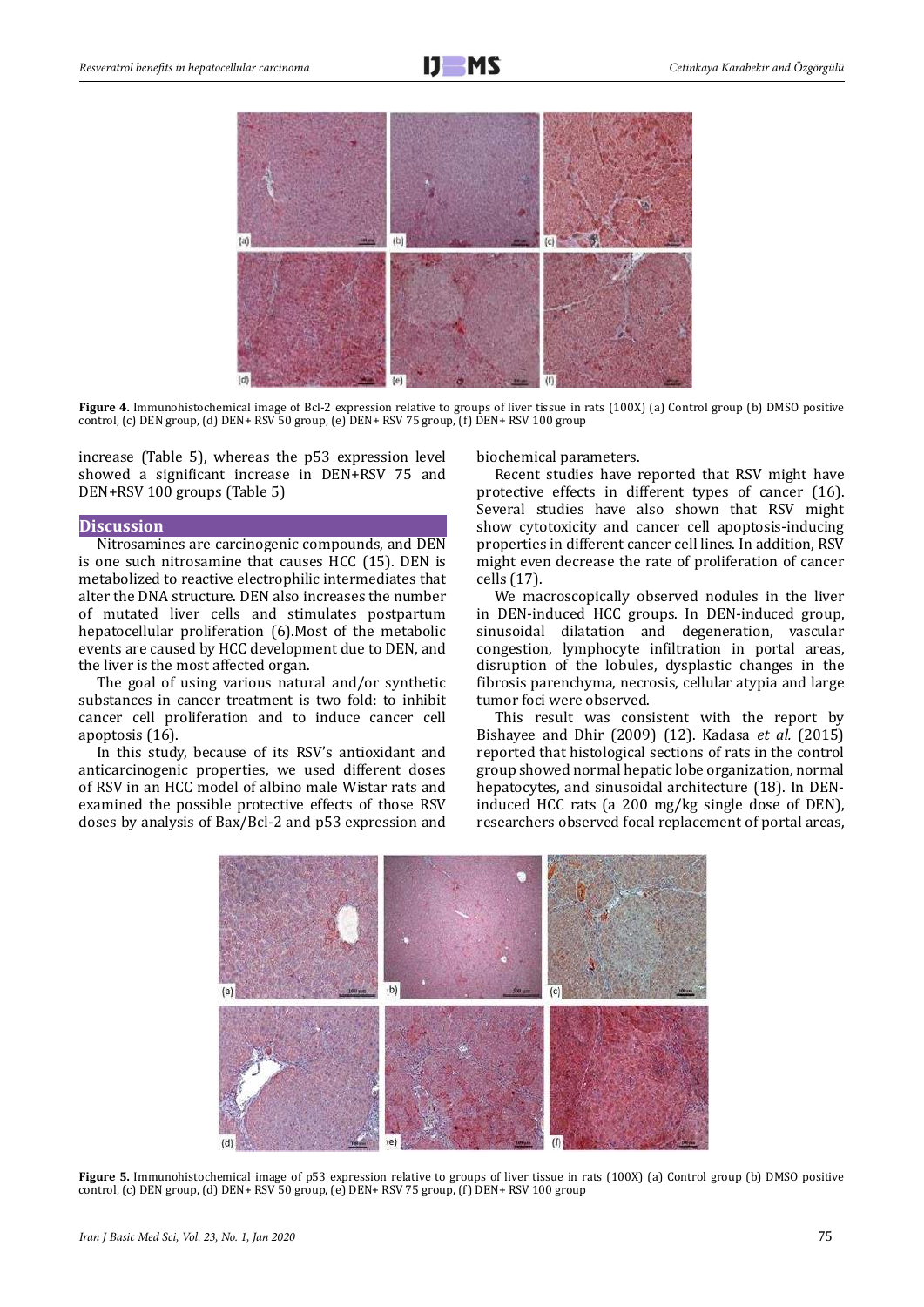mostly collapsed membranes, an inadequate basophilic cytoplasm, large vesicular nuclei, a large amount of mitosis, and large fibrous structures with colichio adenocarcinoma islets (18). Khan *et al.* (2017) used DEN to induce HCC in male albino Wistar rats. They dissolved DEN in corn oil and administered it through intragastric gavage in two doses (180 mg/kg body weight) at 15 day intervals. After DEN administration, they found that the liver's characteristic histological features (i.e., a hexagonal lobular structure with radially regulated hepatocytes, the central vein, and the peripheral portal triad) were scattered or damaged. This result demonstrated the chain of events starting with oxidative stress and moving on to membrane damage, inflammatory cell infiltration, cellular atypia, and, consequently, HCC development (19).

Bishayee and Dhir (2009) reported that the number of nodules and the density of nodules significantly decreased in groups treated with three doses of RSV (50, 100, and 300 mg/kg) compared with the DEN-induced HCC group; however, the result was more prominent in groups administered 100 and 300 mg/kg of RSV (*P<*0.001) (12).

In our study, weights of all rats in experimental groups were recorded before application and on a weekly basis during the application. According to recorded body weight results, the body weights of DEN induced rats decreased significantly compared to the control group.

DEN-induced HCC rats show decreased appetite; therefore, decreased food intake and weight loss might be indirect indicators of decreased liver function after HCC development. Studies have shown that HCC results in rapid and progressive loss of body weight, especially skeletal muscle and adipose tissue loss, with relative preservation of visceral proteins. This reduction can be explained primarily by accelerated protein catabolism (20).

Most hepatotoxic chemicals damage liver cells by increasing lipid peroxidation and causing other oxidative damage. Through its enzymatic and nonenzymatic components, the antioxidative defense system can clear up reactive oxygen specides, which play an important role in lipid peroxidation initiation. Glutathione peroxidase (GSH-Px) and SOD are two important antioxidant enzymes that eliminate free radicals from the body; GSH "cleans" electrophilic parts produced by toxic chemicals and conjugates them into less toxic products (21).

Oxidative stress, characterized by an increase in active oxygen groups caused by nitrosamines, increases the MDA concentration, indicating lipid peroxidation, changes in the GSH concentration, and antioxidant enzyme (GSH-Px and catalase [CAT]) activity. The GSH concentration decreases in the blood, liver, and kidneys because of nitrosamines, but this decrease is not statistically significant (22).

In our study, in terms of SOD, GSH and MDA levels, DEN + Res 100 group is the closest dose group to the control group among resveratrol-treated groups, although not statistically significant.

Granado-Serrano *et al.* (2009) showed that the GSH concentration decreases significantly in the DENinduced HCC group compared with the control group (23). Other studies have shown a significant decrease in SOD, CAT, GSH-Px, and glutathine reductase activity and GSH concentration and a significant increase in MDA concentration in DEN-induced HCC groups (24, 25).

ALT, AST, ALP, GGT, and total bilirubin activity represent liver function, and increased concentrations of these enzymes are sensitive indicators of hepatic damage (26). AST and ALT are directly related to the conversion of amino acids to ketoacids and the increase in HCC-conducive conditions (21). Furthermore, a significant increase in GGT concentrations in rat plasma is because of the passage of GGT from the plasma membrane into the blood, resulting in cell membrane damage due to carcinogenesis (27).

In our study, there was an increase in liver enzyme levels (ALT, AST, ALP, GGT) in the resveratrol groups but there was a decrease compared to the DEN group. This decrease is not statistically significant. However, the tendency of resveratrol to decrease the elevated liver enzyme levels caused by DEN suggests that it may have a protective effect on liver function.

Chen *et al.* (2012) showed that an increase in plasma AST, ALT, ALP, GGT, and  $α$ -l-fucosidase activity might cause hepatic dysfunction (21).

ALP is closely related to the lipid membrane in the canalicular region. Elevated ALP concentration reflects pathological changes in bile flow; that is, any intervention in extrahepatic or intrahepatic bile flow leads to increased plasma ALP concentration (28). Al-Rejaie *et al.* (2009) reported that compared with the control group, DEN administration 8 weeks after their experiment resulted in an increase in plasma ALT, GGT, and ALP concentrations of of 316%, 152%, and 219%, respectively (29).

The tendency of RSV to decrease elevated liver enzyme concentrations due to DEN suggests that RSV may have protective effects on liver function. These data also indicate that RSV has an inhibitory effect on DENinduced HCC development.

Krishnan *et al.* (2017) used immunohistochemical staining to examine the expression of apoptotic and antiapoptotic-related proteins (Bcl-2, cyclooxygenase-2, and inducible nitric oxide synthase) in the hepatic region. Interestingly, studies have also detected the immunohistochemical staining of these three proteins in the cytoplasm of hepatocytes of all animals treated with DEN (30).

Ou *et al.* (2014) reported that RSV inhibits expression of Bcl-2 and increases expression of Bax and p53. Therefore, they suggested that RSV induces cancer cell apoptotis via a caspase- and p53-dependent pathway. As we observed in this study, p53 pathway activation upon RSV administration has also been previously reported (31).

Rajasekaran *et al.* (2011) reported an increase in p53 expression by RSV treatment and activation of the p53 dependent apoptotic pathway. In addition, a significant decrease in p53 expression in HCC rats confirms the anti-apoptotic and oncogenic mechanisms associated with DEN-induced HCC development in rats (32). Our findings of up-regulation of Bax and down- regulation of Bcl-2 in HCC rats were compatibile with other studies.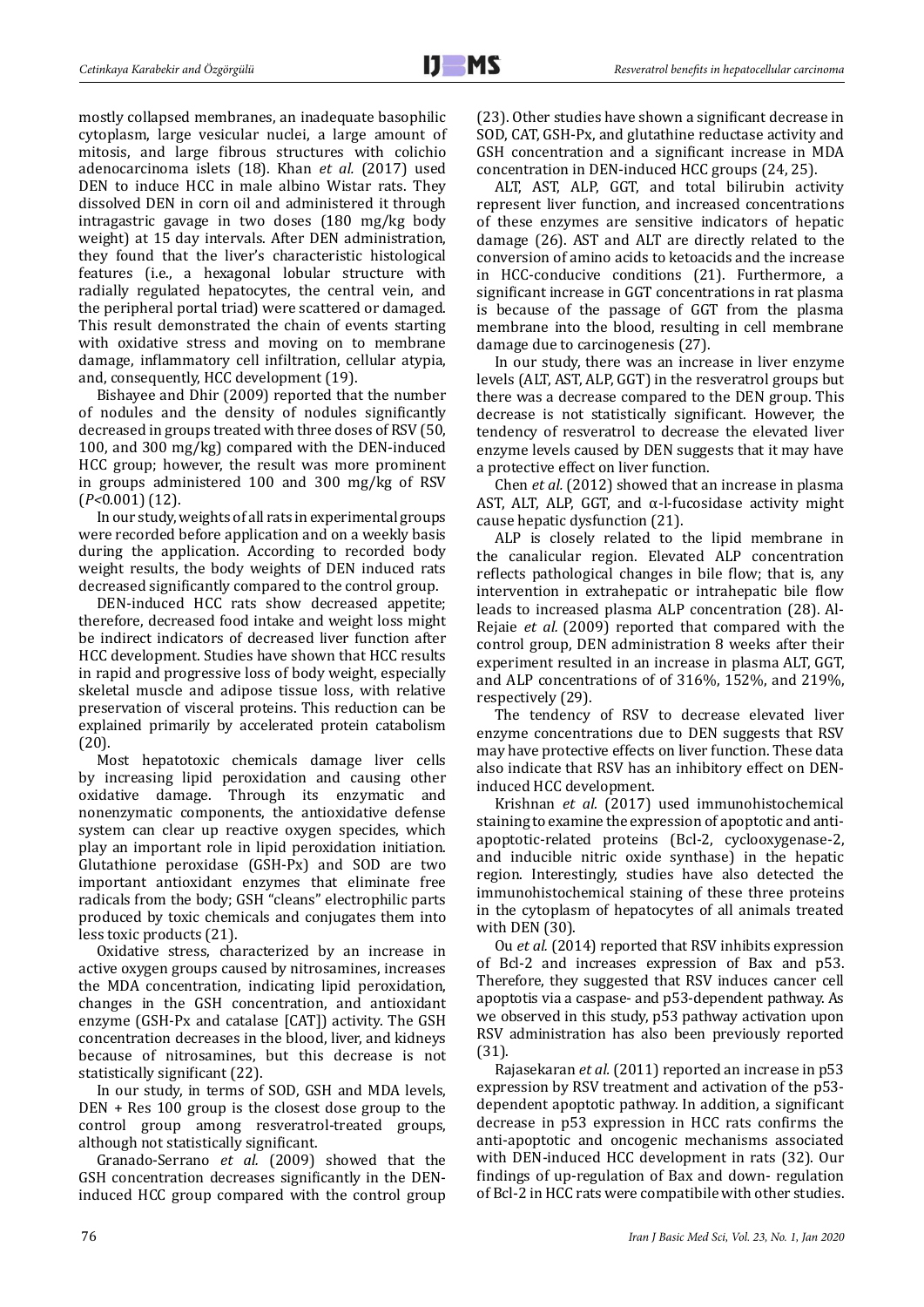# **Conclusion**

The results of this study showed inhibition of DENinduced HCC and a significant increase in apoptotic cancer cells at an RSV dose of 100 mg/kg. Therefore, RSV may be a promising treatment for HCC. Furthermore, because the number of human studies is still limited, further studies should be conducted to determine the most appropriate dose and duration of use of RSV.

#### **Acknowledgment**

The results described in this paper were part of student thesis. This study was supported by the Scientific Research Projects Coordination Unit Supporting Protocol of University of Necmettin Erbakan. We appreciate this support.

# **Conflicts of Interest**

The authors declare that there are no conflicts of interest.

# **Funding**

The author(s) disclosed receipt of the following financial support for the research, authorship, and/or publication of this article: This work was supported by the Necmettin Erbakan University Scientific Research Unit (grant no:161418003).

#### **References**

1. Obuz F. Hepatosellüler Karsinomda Radyolojik Tanı ve Evreleme. Trd Sem 2015; 3: 437-460.

2. Mahale P, Aka P, Chen X, Pfeiffer RM, Liu P, Groover S, Mendy M, Njie R,Goedert JJ, Kirk GD, Glenn JS, O'Brien TR. Hepatitis D virus infection,cirrhosis, and hepatocellular carcinoma in The Gambia. J Viral Hepat. 2019; 26:738-749.

3. Jing Y, Sun K, Liu W, Sheng D, Zhao S, Gao L, Wei L. Tumor necrosis factor-α promotes hepatocellular carcinogenesis through the activation of hepatic progenitor cells. Cancer Lett. 2018; 434:22-32.

4. Atakişi E, Özcan A. Dietilnitrozamin verilen ratlarda omega-3 yağ asitlerinden zengin balık yağının koruyucu rolünün araştırılması. Türk Biyokimya Dergisi. 2005; 30; 279- 284.

5. Sreepriya M, Bali G. Effects of administration of embelin and curcumin on lipidperoxidation, hepatic glutathione antioxidant defense and hematopoietic<br>system during N-nitrosodiethylamine/Phenobarbital-N-nitrosodiethylamine/Phenobarbitalinduced hepatocarcinogenesis in Wistar rats. Mol Cell Biochem.2006;284:49-55.

6. Kang JS, Wanibuchi H, Morimura K, Gonzalez FJ, Fukushima S. Role of CYP2E1 in diethylnitrosamine-induced hepatocarcinogenesis *in vivo*. Cancer Res. 2007; 67: 11141- 11146.

7. Seyed MA, Jantan I, Bukhari SN, Vijayaraghavan K. A Comprehensive review on the chemotherapeutic potential of piceatannol for cancer treatment, with mechanistic ınsights. J Agric Food Chem. 2016;3;64:725-737.

8. Aluyen JK, Ton QN, Tran T, Yang AE, Gottlieb HB, Bellanger RA. Resveratrol: potential as anticancer agent. J Diet Suppl. 2012;9:45-56.

9. Elbe H, Esrefoglu M, Vardi N, Taslidere E, Ozerol E, Tanbek K. Melatonin quercetin and resveratrol attenuates oxidative hepatocellular injury in streptozotocin-induced diabetic rats. Hum ExpToxicol. 2015;34:859-68.

10. Varoni EM, Lo Faro AF, Sharifi-Rad J, Iriti M. Anticancer molecular mechanisms of resveratrol. Front Nutr. 2016;12;3-8. 11. Van Ginkel PR, Sareen D, Subramanian L, Walker Q, Darjatmoko SR, Lindstrom MJ, Kulkarni A, Albert DM, Polans AS.

Resveratrol inhibits tumor growth of humanneuro blastoma and mediates apoptosis by directly targeting mitochondria. Clin Cancer Res. 2007;1;13:5162-5169.

12. Bishayee A, Dhir N. Resveratrol-mediated chemoprevention diethylnitrosamine- initiated hepatocarcinogenesis: inhibition of cell proliferation and induction of apoptosis. Chem Biol Interact. 2009;15;179:131-144.

13. Cuce G, Çetinkaya S, Koc T, Esen HH, Limandal C, Balcı T, Kalkan S, Akoz M.Chemoprotective effect of vitamin E in cyclophosphamide-induced hepatotoxicity in rats. Chem Biol Interact. 2015;232:7-11.

14. Costentin CE, Roudot-Thoraval F, Zafrani ES, Medkour F, Pawlotsky JM, Mallat A, Hézode C. Association of caffeine intake and histological features of chronic hepatitis C. J Hepatol. 2011;54 :1123-1129.

15. Yamada K, Yamamiya I, Utsumi H. In vivo detection of free radicals induced by diethylnitrosamine in rat liver tissue. Free Radic Biol Med. 2006;1;40:2040-2046.

16. Aggarwal BB, Shishodia S. Molecular targets of dietary agents for prevention and therapy of cancer. Biochem Pharmacol. 2006;14;71:1397-1442.

17. Ayla Ş. Parasetamol ve Resveratrol'ün Mdah-2774 İnsan Over Kanseri Hücre Kültürlerinde Gemsitabin'le Sitotoksisiteleri ve Proliferasyon Üzerine Etkileri. PhD Thesis, University of Cerrahpaşa, İstanbul, 2007.

18. Kadasa NM, Abdallah H, Afifi M, Gowayed S. Hepatoprotective effects of curcumin against diethylnitrosamine induced hepatotoxicity in albino rats. Asian Pac J Cancer Prev. 2015;16:103-108.

19. Khan F, Khan TJ, Kalamegam G, Pushparaj PN, Chaudhary A, Abuzenadah A, Kumosani T, Barbour E, Al-Qahtani M. Anti-cancer effects of Ajwa dates (*Phoenix dactylifera L*.) in diethylnitrosamine induced hepatocellular carcinoma in Wistar rats. BMC Complement Altern Med. 2017;17:418.

20. Zhao JA, Peng L, Geng CZ, Liu YP, Wang X, Yang HC, Wang SJ. Preventive effect of hydrazino curcumin on carcinogenesis of diethylnitrosamine-induced hepatocarcinoma in male SD rats. AsianPac J Cancer Prev. 2014;1:2115-2121.

21. Chen B, Ning M, Yang G. Effect of paeonol on antioxidant and immune regulatory activity in hepatocellular carcinoma rats. Molecules. 2012; 20;17:4672-4683.

22. Karahan İ, Yılmaz S. Ratlarda bazı nitrosoaminlerin düşük miktarda-uzun süreli verilmesinin kan, karaciğer ve böbreklerde oksidatif stres üzerine etkileri. F.Ü. Sağlık Bil. Dergisi 2006; 20: 73-78.

23. Granado-Serrano AB, Martín MA, Bravo L, Goya L, Ramos S. A diet rich in cocoa attenuates N- nitrosodiethylamine-induced liver injury in rats. Food Chem Toxicol. 2009;47: 2499-506.

24. Dewa Y, Nishimura J, Mugurum, M, Jin M, Kawai M, Saegusa Y, Okamura T, Umemura T, Mitsumori K. Involvement of oxidative stress in hepatocellular tumor- promotingactivity of oxfendazole in rats. Arch Toxicol. 2009; 83, 503–511.

25. Farombi, E.O, Shrotriya S, Surh Y-J. Kolaviron inhibits dimethyl nitrosamine- induced liver injury by suppressing COX-2 and iNOS expression via NF-κB and AP-1. Life Sci. 2009, 84,149–155.

26. Singh BN, Singh BR, Sarma BK, Singh HB. Potential chemoprevention of N- nitrosodiethylamine- induced hepatocarcinogenesis by polyphenolics from *Acacia nilotica* bark. Chem Biol Interact. 2009;14;181:20-28.

27. Bulle F, Mavier P, Zafrani ES, Preaux AM, Lescs MC, Siegrist S, Dhumeaux D, Guellaën G. Mechanism of gamma-glutamyl transpeptidase release in serum during intrahepatic and extrahepatic cholestasis in the rat: a histochemical, biochemical and molecular approach. Hepatology. 1990;11:545-550.

28. Nair KG, Deepadevi KV, Arun P, Kumar VM, Santhosh A, Lekshmi LR, Kurup PA. Toxic effect of systemic administration of low doses of the plasticizer di-(2-ethyl hexyl) phthalate [DEHP] in rats. Indian J Exp Biol. 1998;36:264-272.

29. Al-Rejaie SS, Aleisa AM, Al-Yahya AA, Bakheet SA, Alsheikh A, Fatani AG, Al- Shabanah OA, Sayed-Ahmed MM. Progression